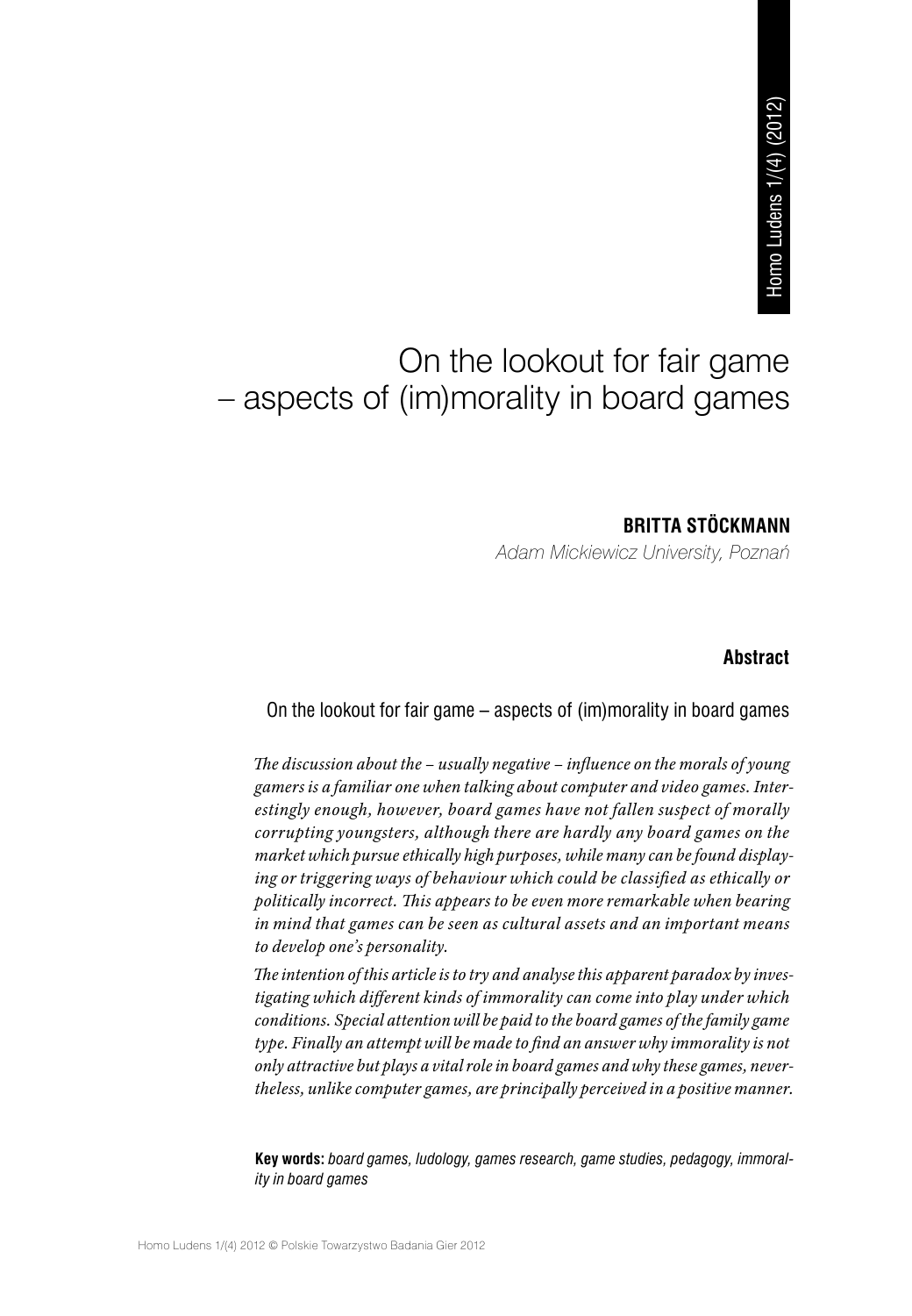"Values" are a hypothetical construction, as Hermann Giesecke (2005, p. 9) points out, and not a matter of sensual experience like good or bad behaviour. He continues that to a large degree children do not learn values and norms through the influence of teachers but through socialisation in the form of social participation (p. 11). Following the developmental psychologists Jean Piaget and Lawrence Kohlberg, Detlef Garz (1998, p. 13) calls children moral philosophers, but as they adapt their experiences to their own worldview, their ideas might objectively be wrong. Yet this worldview is not static because the way a child thinks is changing through its interaction with its environment. This means that thinking in moral categories develops when children begin to see the world not only from their own point of view but are able to put themselves in the place of others and see things from their perspective. Playing is one important factor that helps developing the ability of 'role-taking', which is an important condition for acting morally (p. 16).

To put it short, morality is not an inherent quality but has to be learned via social interaction. However, when children or people in general spend less and less time with other people and more and more time in a relatively isolated area of life excluding their environment, for instance playing alone on the computer, the question arises what effect this might have.

Every time another pupil runs amok in their school, the same debate occurs of how computer and video games influence young gamers' morals. However, the problem does not lie in the game itself, but in the player and whether he is able to distinguish game play and reality, and, of course, how he experiences his social environment.

By contrast, so far board games have not yet been accused of producing weapon yielding psychopaths. Quite the contrary, board games are usually seen as a social activity, producing positive interaction within a group of people.

Now, every game is in some way a distraction from everyday life, an escape route into a fictional world, an artificial reality, which might or might not copy aspects of the real world. In any case each game allows a certain freedom that the player's real life often does not offer. This does not have to refer to bloody massacres, of course, but might include the attractive possibility to turn oneself into a railroad tycoon, a master builder or even simply a farmer – if only for a few hours. The scenarios of game land naturally are limitless – different occupations, time and space travel, the most unrealistic fantasy worlds. Besides, games offer not only different lifestyles but experience of different roles (knights, princesses, aliens, ghosts, vampires, animals); and such role playing provides moral insights and perils.

Adults in play as in real life are generally responsible for themselves. Adults are also responsible for the children with whom they play as well as what they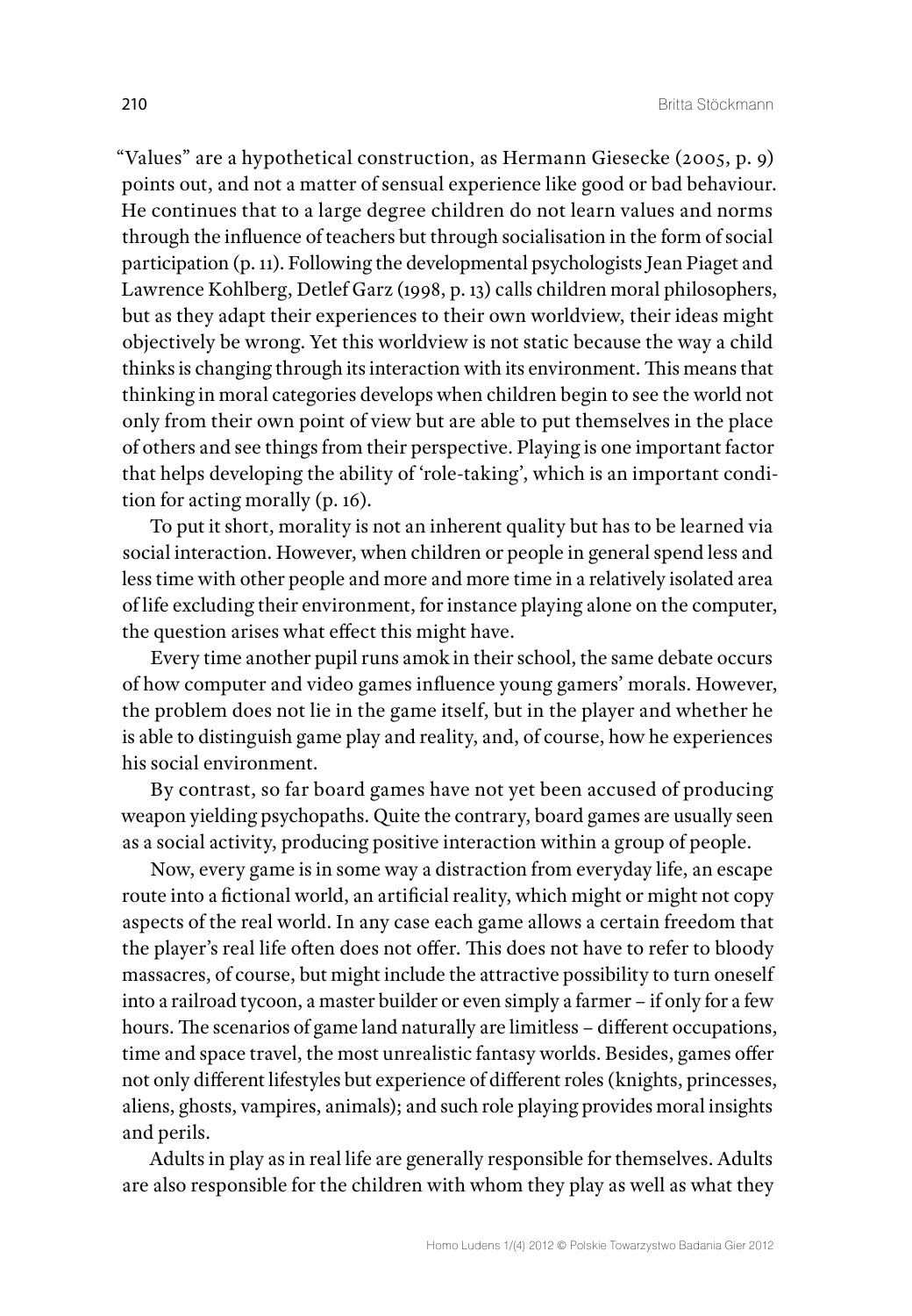play. Of course, board games, which are played in a group, often consisting of the members of a family, are far easier to control than what children might play on their own in front of the computer.

Still adults, too, enjoy escaping their everyday routine, and in games they are not always looking for a harmonious world, but sometimes like to experience a higher degree of power than they have in real life. Adults, too, might hide away behind a computer screen, but a board game on the other hand brings the family together at one table. The question is whether a board game can fulfil each player's needs for divergence from the ordinary to the extent that computer games do.

This article investigates morality in board games, though within its scope no thorough analysis can be achieved, it should rather be seen as an attempt to outline basic tendencies. To begin with a short introduction concerning target groups, themes and 'regions' will be given; then it will be considered what may be amoral, problematic or undesirable in board games. And finally an attempt will be made to answer why a certain degree of immorality or political incorrectness is not only attractive but may even play an important role in games, and also to explain why board games enjoy positive connotations in contrast to many video or computer games.

#### **1. Morality in relation to different types of board games**

When talking about moral and immoral aspects in games one has to differentiate morality from what is considered politically correct in a given society. While the *political correctness* is a relatively young term based on social agreements and the avoidance of discrimination, morality has been discussed for centuries, and even though it has been based on social accordance it appears to be at a deeper level and not necessarily limited to a specific culture. Both aspects will be taken into consideration in the following discussion.

Many games<sup>1</sup> are neither 100 percent politically correct, nor do they pursue ethically high purposes. Of course, it is in the nature of games that the participants should rival each other, but then one might ask how moral it is to snatch away things from other players, hinder their progress and try to make other players lose, particularly if games are considered cultural assets or an important means to develop a player's personality. As Katie Salen and Eric Zimmerman (2004, p. 534) point out, children are especially affected by this: "The prevalent rhetoric of contemporary Western culture is *play as progress*: the notion that play is for children and that it is valuable because it helps them properly evolve

**<sup>1</sup>** In the following, the term "game" will refer specifically to "board games", if not stated otherwise.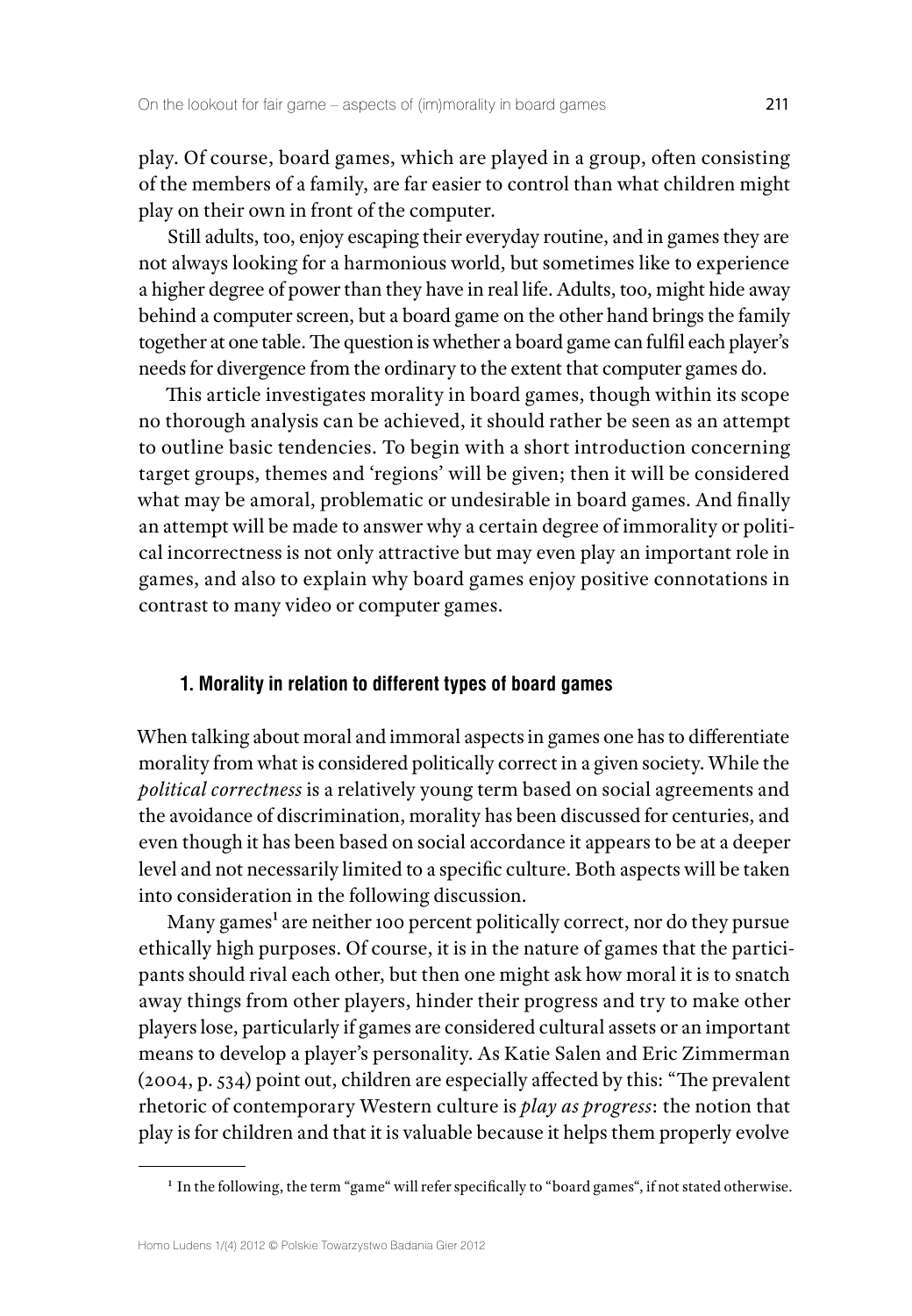into adults." To analyse this seeming paradox the different kinds of immorality and political incorrectness, and the conditions which may come into play shall be investigated.

An assumption is that games for different players allow different degrees of deviation from what might be considered ethically acceptable. It makes a difference whether a game is aimed at children or family players (who tend to play lighter games to spend time together in an amiable way) or at gamers or even 'game freaks' (for whom games tend to be a serious matter, not simply a means to pass time), and also whether its target is the mass market or just a certain niche. Such categories are, of course, fuzzy, but even a cursory survey goes to show that games with immoral or politically incorrect elements are most often tolerated or even favoured in gamers' or 'freak' games. Besides, there is a certain tolerance for the lack of political correctness in children's games, while family games seem to be the ones in which the infringement of ethic rules is least acceptable. This leads to the question which games allow which violations of moral rules. Special attention will be given to examples of the family game category as such games range in difficulty between children's and gamers' games. Besides, family games appear to be the type most thoroughly checked for elements of political incorrectness.

#### **1.1. Focus on family games**

To find a definition of a family game is not easy though. Even specialist literature does not give a clear outline of what makes a game a family game. Is it any game that a family plays together? Does a certain age limit define the game type? A certain duration? Or a certain (low) level of complexity? All in all, one probably has to define family games as part of a continuum with no distinct borderlines, but overlapping at one end with children's games and at the other with gamers' games. Children's games are usually distinguished from other game types. They have a separate heading in online shops and their own shelves in department stores and game shops. Family games on the other hand are sometimes subsumed under the heading of children's games while sometimes, they are grouped with communication and party games<sup>2</sup>, but occasionally they also receive their own heading as "family games".

When checking the online lexicon Wikipedia, one discovers that in English there is no such heading as "family games" when referring to board games, but the keyword leads on to the entry "German-style board game" or "Eurogame":

**<sup>2</sup>**And sometimes even under both headings at the same time (which might not only be due to marketing reasons but also to the lack of a clear differentiation).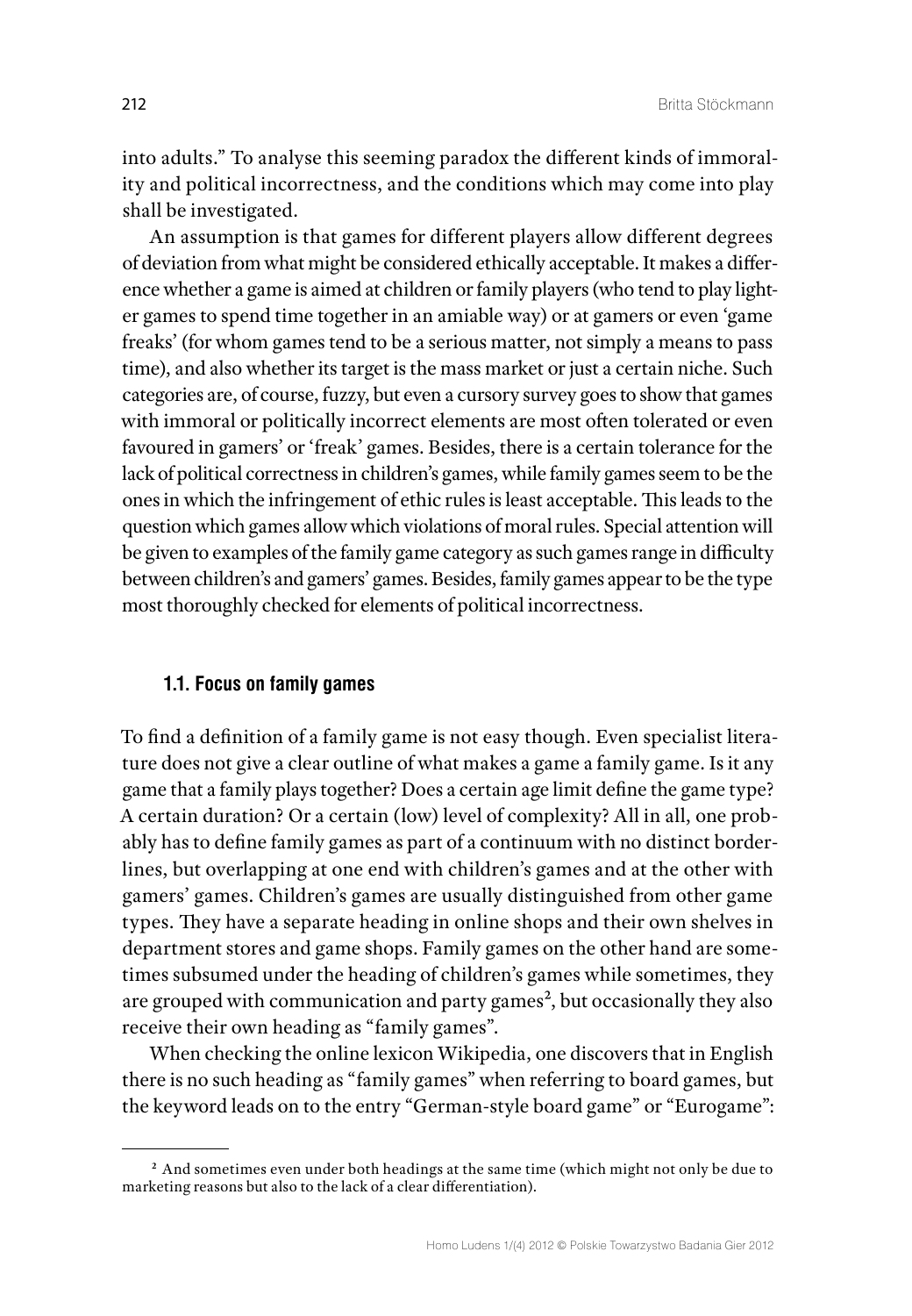German-style board games are a broad class of [tabletop games](http://en.wikipedia.org/wiki/Tabletop_game) that generally have simple rules, short to medium playing times, indirect player interaction, and physical components, which are frequently wooden player tokens or markers. The games emphasize strategy, downplay luck and conflict, lean towards economic rather than military themes, and usually keep all the players in the game until it ends. German-style games are sometimes contrasted with American-style games, which generally involve more luck, conflict, and drama (Wikipedia, no date, a).

Also the German Games Archive offers no 'classification' for family games on its website, but certain games are assigned to particular age groups. There, games are classified as family games when they are meant for players from nine years up, because:

At the age of 9 and on the threshold to adolescence children already are real partners in gaming. The children start to empathise more with other people's feelings and interests. They learn to precalculate the moves of other player's a few steps in advance and develop their own strategies. The adolescent wants to know all the rules and is keen on abiding by them. He can also reflect their sense and develop own variations of the rules to make a game better or more playable. From 11 years on, many children develop a remarkable creativity and new games with individual sets of rules (Nürnberg online, 2010b).

This is mirrored in what Garz (1998, p. 54–56) says about the moral development of children. Quoting Piaget, he states that each morality is a system of rules. So like a game, morality has rules to which children abide to differently as they grow older. While very young children do not consider rules as obligatory (like they often play with changing rules), they become untouchable for children between 5 and 10. Only when their way of thinking approaches that of an adult, it becomes clearer that rules are based on mutual agreements and are not written in stone, but can even change with time.

For that age group of 11 to 15, the archive recommends games more complex than children's games as well as communicative and interactive quiz games, because through them the young players can enjoy sociality and learn something about themselves and their own position in their social environment. The next category offered by the Games Archive is games for adults, which means starting at the age of 16/17. There is no special category for games classified as 12+, though this designation can be found on many game boxes and is often considered a marker for adult games – at least on the level of complexity. Actually, the higher age marker offered by the Games Archive usually refers to themes considered unsuitable or incomprehensible for children – themes like politics, satire, sex or extreme violence.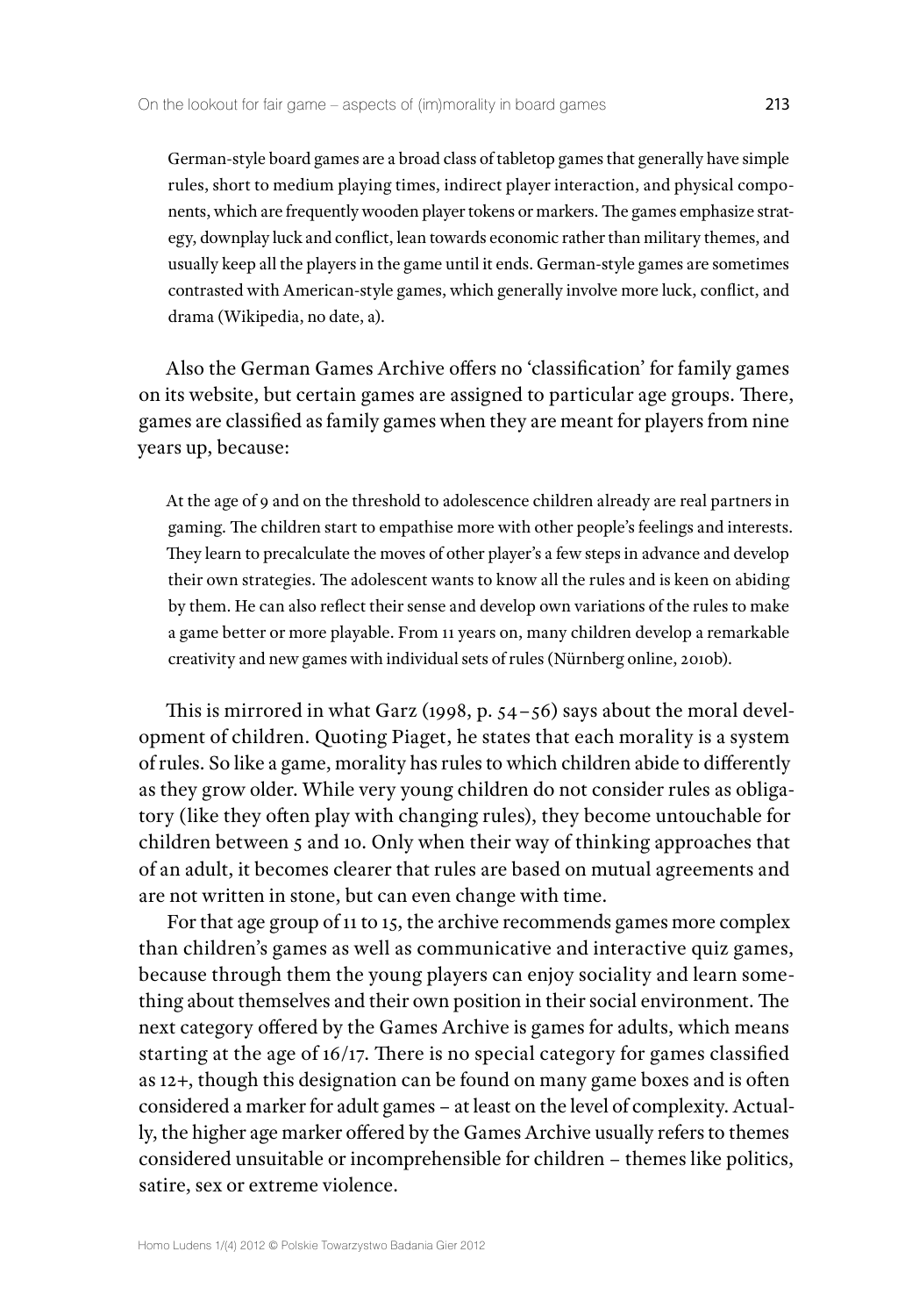To sum up, both the Archive and Wikipedia agree that games of the family type should be suitable for children playing together with adults. The typical initiation age is around eight to nine years of age. The games are characterised by easy rules, which are simple to learn while still offering a variety of moves. Another criterion is that no one drops out of the game early (which means it is a group experience to the end) and the playing time does not exceed 45 minutes to one hour.

At the same time family games are not just playable within a family, but often attract more than one target group, such as (older) children, families, casual players and gamers.

#### **2. Some criteria for morality in board games**

Different views on aspects of morality and political correctness can be observed on various levels: Male players may be said to approach certain game topics differently to many female players (as for example Andrea Meyer (2007) states in her article *Women want to gather*); what is considered harmless enough in one country may not be treated this way in other countries. At the same time, opinions vary over time about games considered suitable for family playing. What children consider fun might appear offensive to some adult players, while certain topics are regarded as ethically or morally unsuitable for children. A few examples might outline this further.

#### **2.1. Male vs. female players**

Individual exceptions aside, female players tend towards lighter games, which comprise family games as well as communicative, quiz and party games. Rivalry here is not the main focus, but playing is rather just one activity among others, and winning a game often is second to the social group experience. Though many male players also enjoy such games, a numerous group of males is interested in games that demand full concentration on what is going on the board. The interest in war and strategy games is much higher among male than female players, and apart from the choice of topic, also the mechanisms of harming or killing characters in play, trying to eliminate the opponent and open negative interaction between the players are less acceptable to female players. The conclusion drawn from these observations would be that female players show lower tolerance towards open fighting (in theme and mechanism).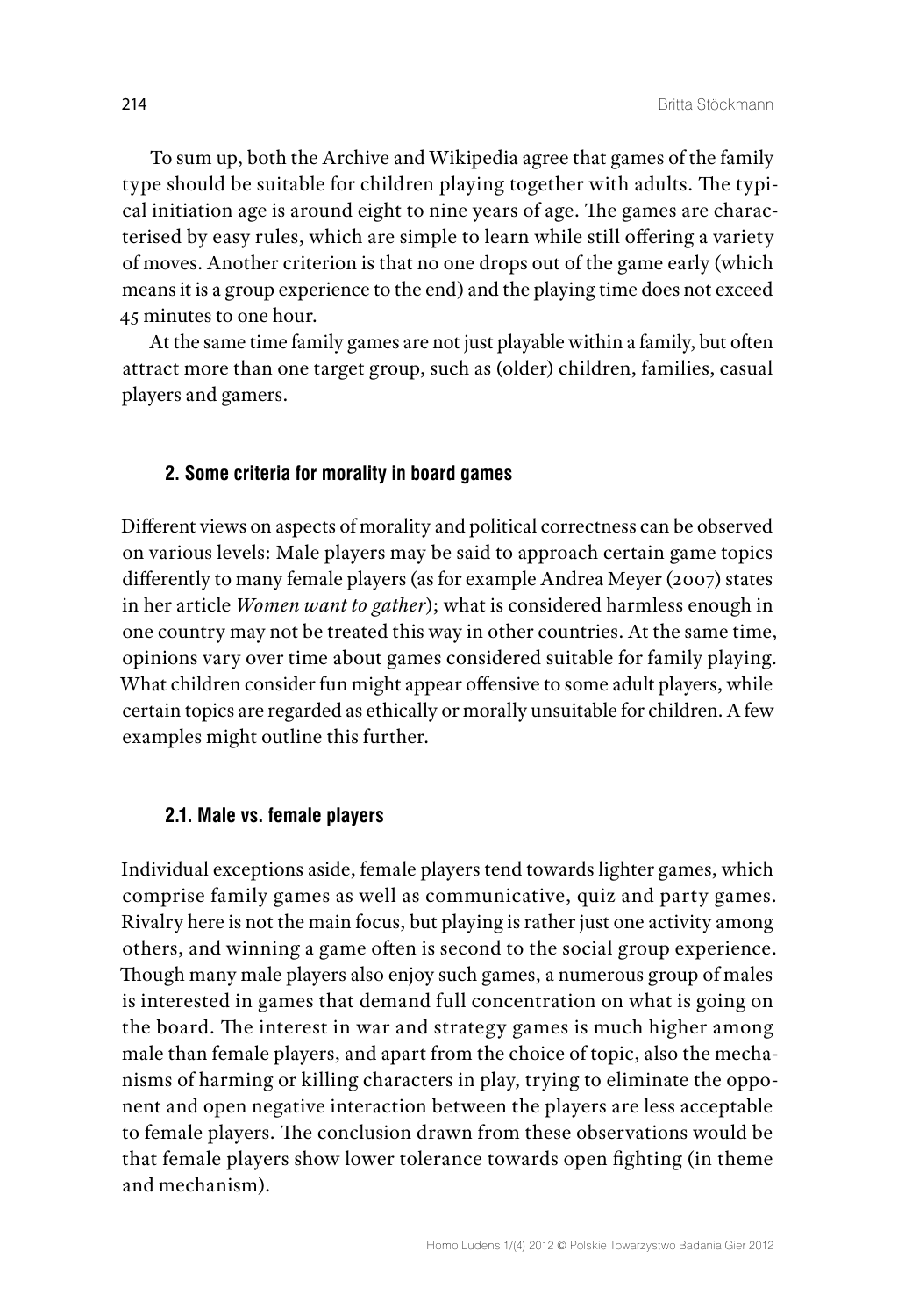### **2.2. Germany vs. other countries**

German editors in contrast to editors from other countries mainly publish games with rather "harmless" topics. The bigger German publishing houses refrain from non-politically correct subjects; games like *Spank the Monkey* with its ambiguous title and the violence against an animal, or *Kablamo*, a game of Russian roulette (both by the Swedish publisher Gigantoskop), are hardly thinkable from a German publisher. German publishers also avoid the morally questionable, yet popular genre of war games and war simulations such as the *Axis & Allies* series or the Polish post-apocalyptic *Neuroshima Hex*. Such morally questionable games may be sold in Germany, but German publishers tend to stay away from such subjects.

Instead Germany plays a leading role in family board games, as the Wikipedia heading "German-style board games" indicates; such family board games avoid politically incorrect elements. And though certain disputable subjects like thieves, pirates or gangsters, seem acceptable, war games are generally avoided for historical reasons and are of marginal importance at best.

#### **2.3. Present vs. historical**

The German editors' abstinence from war-related games, of course, has to do with World War II, because until then war games were not only popular, but were considered a worthwhile family activity by the government.

In 1812, the Prussian Army invented the game simply called *Kriegsspiel* (*War game*) to train officers by using a specially designed table to simulate war situations. With time the game became quite popular also in lower military circles and abroad, and later on games that dealt with war, military campaigns and propaganda also reached the family board game table. The highest quantity of such games was produced before and during the Second World War, according to the Spielzeugmuseum Nürnberg (Nürnberg online, 2010a), which presented such games in an exhibition in 2006/07 to show how the Nazis were using war and propaganda games to indoctrinate the population. While the early games described the political and moral situation after the treaty of Versailles, games later on were used to promote new war technology and the supposed superiority of the German army, to recruit soldiers for the newly-established air and tank force. So the Nazi regime used the entertainment offered by games for propaganda and education. Also during the war, certain behavioural patterns were trained through games – like being aware of potential spies in the game *Achtung! Feind hört mit!*. And the families at home relived the experiences of the soldiers at the front with the help of board games.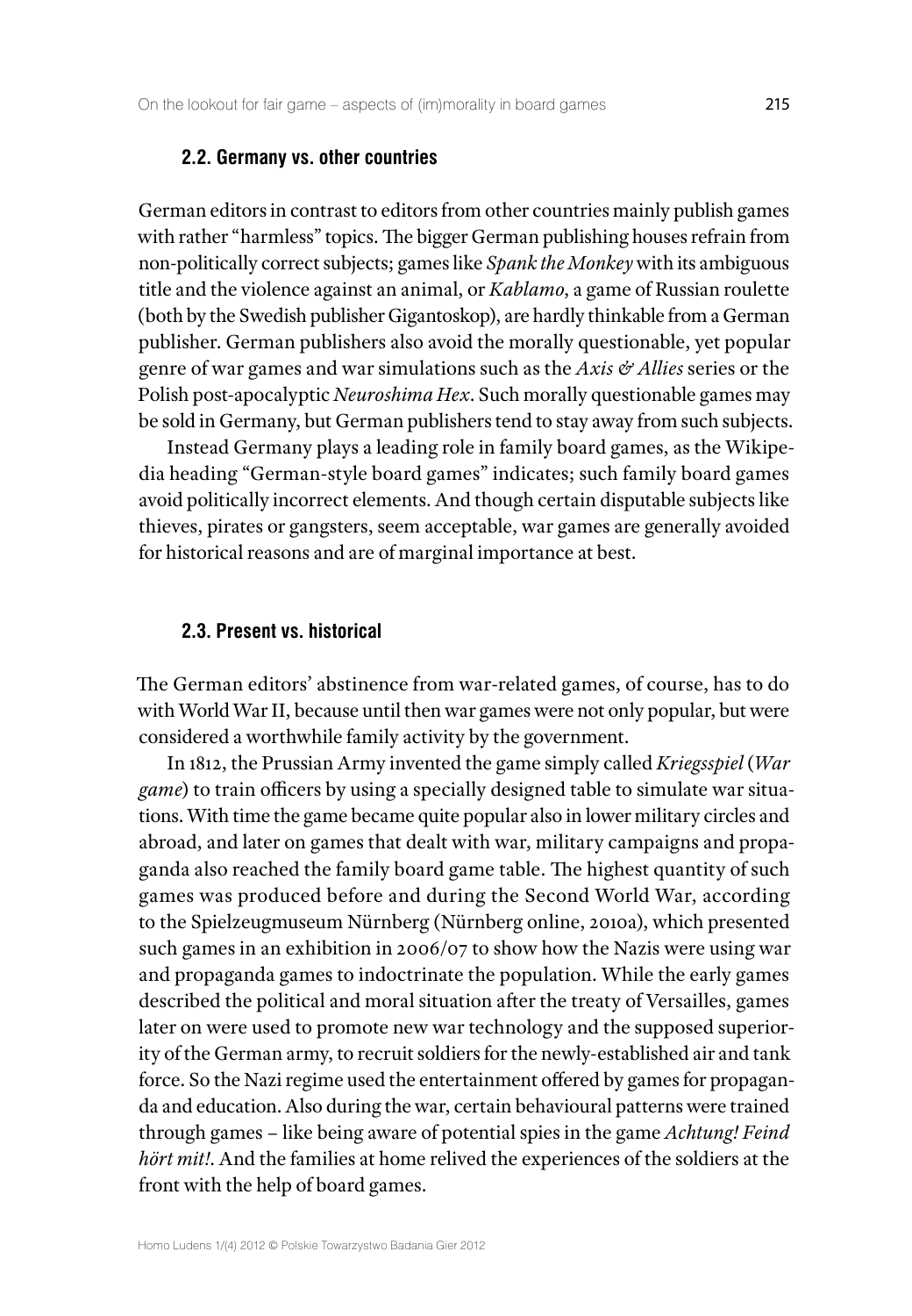Of course, the German government was not the only one to use games in that way. Among the Allies later on games like *Bomb Berlin*, *Target Tokyo* or even *Atomic Bomb* – a dexterity game about dropping bombs on Hiroshima and Nagasaki – were quite popular, too.

In Germany though, the topic became rather unpopular after the war, while the winners of World War II kept on playing war games, and even today, the number of war games published in the U.S. alone, shows that these topics are still highly popular.

As Salen and Zimmerman (2003, p. 516) state "[a]nother way of saying games reflect cultural values is that *games are social contexts for learning*. This means that games are one place where the values of a society are embodied and passed on." But also as far as America is concerned, the board game situation has not always been the same. In his article *American Games: A Historical Perspective*, Bruce Whitehill describes the forms and functions of early board games produced in the United States. Whitehill (1999, p. 116) states "these games provide a mirror of the American culture in which they were made, and the examination spreads some light on the values of the people who purchased and played them."

A successful branch in the 19th century were games that exploited the moral fervour of the time like *The Mansion of Happiness* (published in 1843, copied from an English original)<sup>3</sup> or games like *Messenger Boy* (from the 1890s) where good traits of character would propel the player forward while negative traits would throw him back. This distinction has basically vanished from modern games where, for example, acquiring something in a game by paying for it on the one hand or by stealing it on the other may be treated as equally possible and promising means for success. Games which focus on high moral ends do not appear to attract players anymore. People rather appear to feel put off by games that propagate the greater good or include a moral lecture<sup>4</sup>. The opinion of Salen and Zimmerman (2003, p.517) that "[c]reating games is also creating culture, and therefore beliefs, ideologies, and values present within culture will always be a part of a game, intended or not.", reveals something about current society. In contrast to them though, games in earlier times were less likely to be dismissed as just another way of killing time, as Whitehill (1999, p.125-126) points out:

Even the youngest children had much more responsibility, be it on a farm, or in a shop or factory, than the youth of today. Amusements were allowed, of course, but games were

**<sup>3</sup>**Whitehill (1999, p. 119): "The significance of this game is its theme of moral instruction: those who pursue vice are punished (sent back), and those who possess admirable virtues are rewarded. On the game board, printed under the title was, "an instructive moral and entertaining amusement."

**<sup>4</sup>**In a personal talk with the author of this text, an experienced German editor stated that on the (German) board game market games for do-gooders basically have no chance.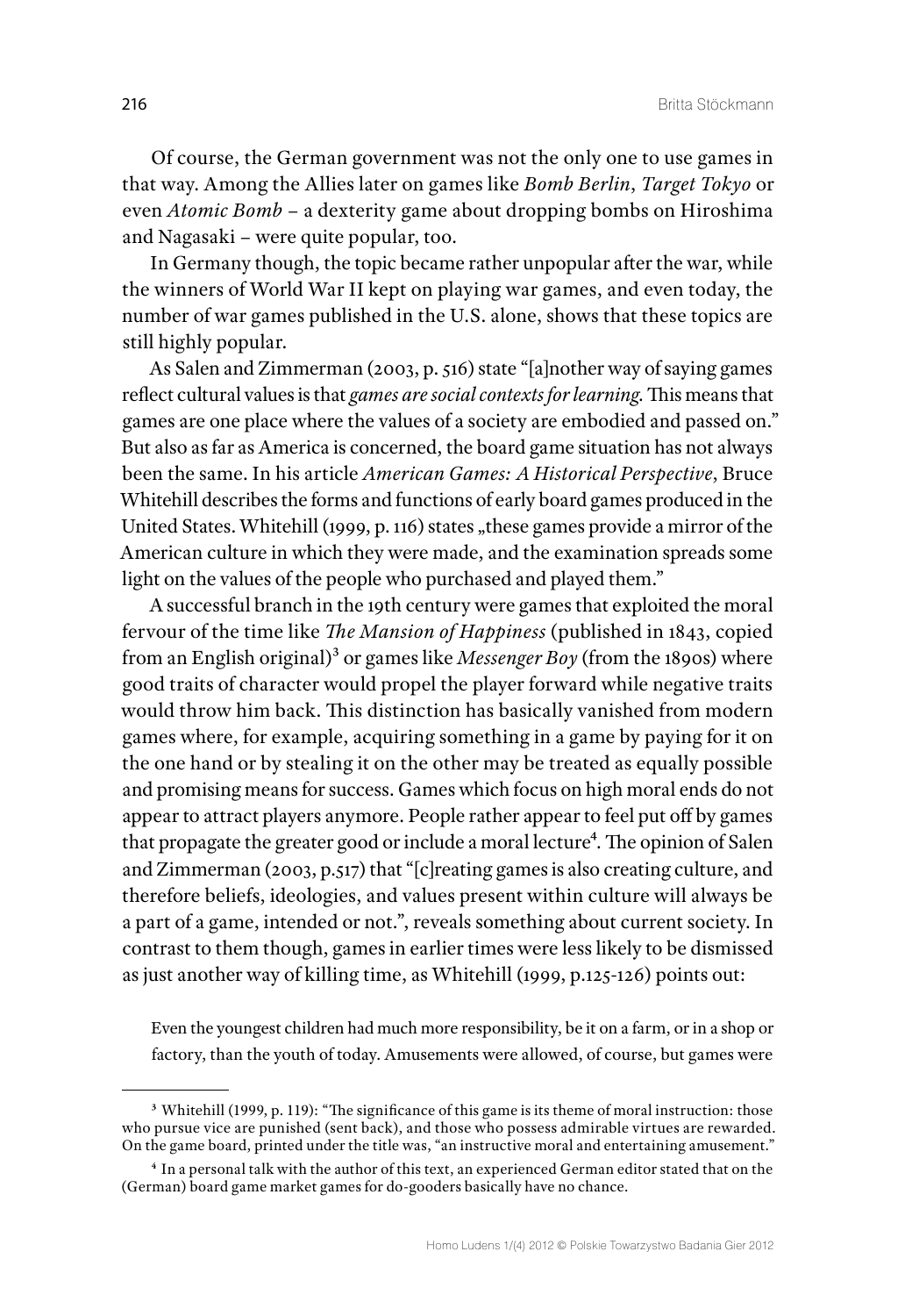expected to be instructive and educational. A large proportion of the nineteenth century games were about history and geography.

So the educational value of games and play<sup>5</sup> was one of the main focus points of board games until the early 20th century, when games became a regular spare time activity for Americans, and games did not necessarily have to be educative as long as they were fun to play.

Game titles in the 20th century were also more relevant to their time than current titles. While nowadays a huge amount of topics are linked to the past or far-away lands or even imaginary places, in America in the early part of the century "many world events and episodes in the development of a growing United States became the subject of games, as games continued to reflect what was happening in society" (Whitehill, 1999, p. 129)<sup>6</sup>.

Whitehill (1999, p. 140) sums up the development of the role of board games in the American society as follows:

Games of Colonial days were mostly from Europe and they, and their new American counterparts, were primarily used to teach morality and the value of virtue and hard work. By the turn of the century, after the United States experienced an onslaught of immigrants seeking political freedom and good fortune, games became less reverent and more instructive. Eventually, as a leisure class developed, games became pastimes, and game crazes became new recreations. […] And an industry once concerned with education, moral instruction, and family values has given way to competitive conglomerates driven by licensing, the demands of advertising and packaging, and the inescapable bottom line.

# **2.4. Children vs. adults**

As Whitehill (1999, p. 139) also states "games help a culture pass on some of its rules and rituals to a younger generation", so looking at the currently available children's games one might discover what the current older generation wants to pass on. It is undisputable that playing is an important part of life – play-

**<sup>5</sup>**Cf. Immanuel Kant who argued in "Von der Physischen Erziehung" (1803) that a child acquires most of its intellectual and physical capacities through playing and that therefore games must have a perspective and an ultimate purpose. Quoted after Kobbert (2010), p. 33/35.

**<sup>6</sup>**Another assumption concerning the lack of references to the events of the day might be that current developments are reflected in games in a subtler way – like for example in view of the on-going debate concerning the Muslim world, an increase of board games with a topic or background taken from an Arabian context during the last decade can be noted – still those games seldom deal with current events, but rather lead the player into a historical or fantastical world of *Arabian Nights* and historical stereotypes about the Orient. Another example can be found in *Habemus Papam* (2010), published a few years after the election of Benedict XVI., which is set in medieval times.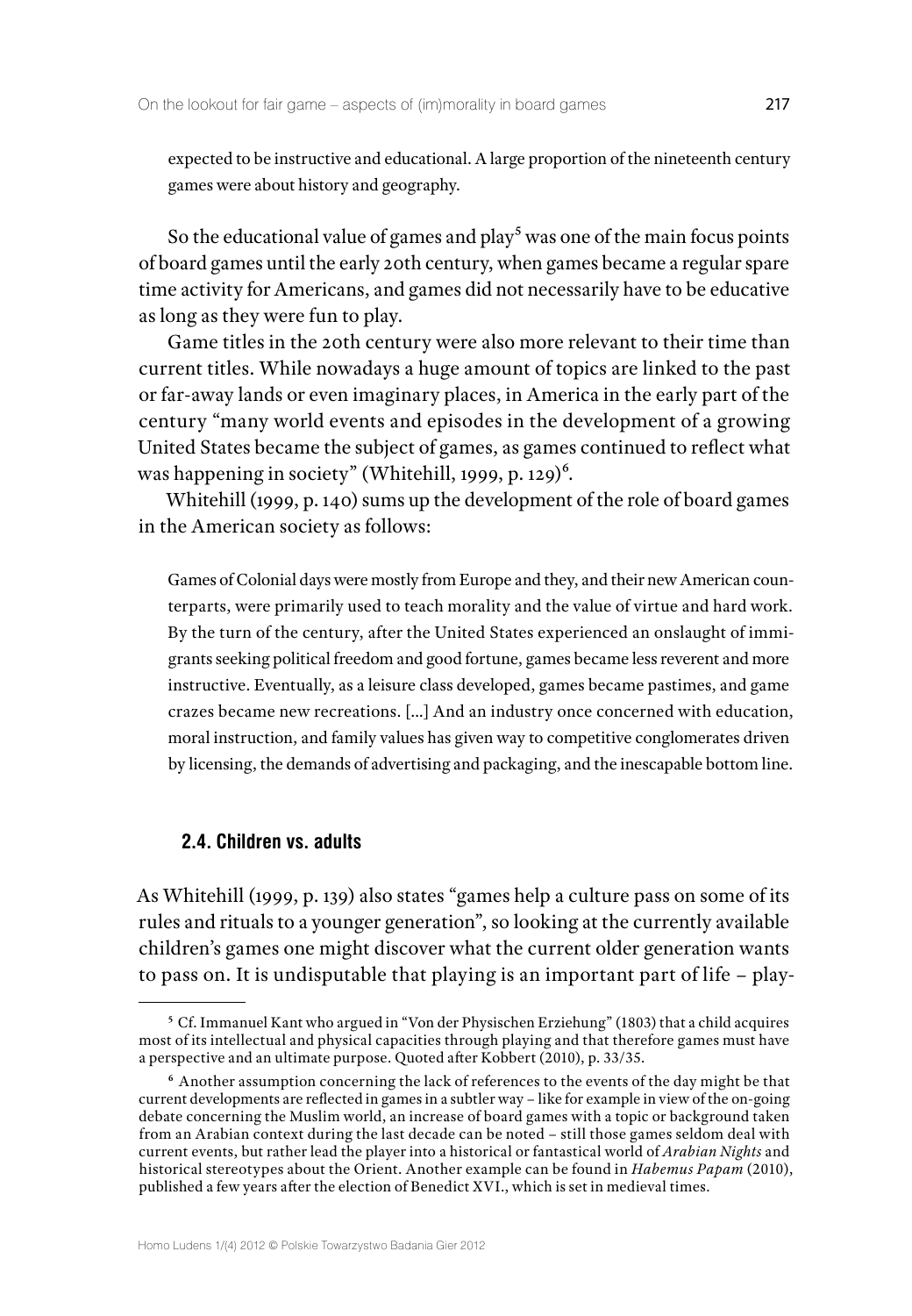ing serves as training for physical, mental and social abilities. Every child has certain predilections and by playing each child also educates itself. Through the games it plays a child will gather a lot of what it needs to function in society (Kobbert, 2010, p. 47) and develop perception, recognition as well as social and emotional behaviour. As Garz (1998, p. 13) puts it generally, human development and the development to morality comprise an interaction between the individual and the world as well as the world and the individual, which leads to a lifelong exchange. Another important factor of play is mimicry, the pretending to be something else, the as-if situation offered by the safety of the game as a symbol for the real or an invented world. If confronted with negative interaction, as for example in classic games like *Ludo*, the players can learn or train how to cope with failure and other peoples' mean behaviour.

Modern children's games may include stronger immoral or at least politically incorrect elements, for example *Chicken Cha Cha Cha* published by the German editor Zoch where a main element is to rip out the tail feathers of other players' chickens. Another immoral topic is pirates, a topic seemingly unrelated to the real piracy in for example the Gulf of Aden. Pirates in games are 'far removed in time and place', and the settings are always historical or fictitious with colourful costumes and even very cute childlike pirates. Other children's games are set in an animal world with the players seeing the world through the eyes of those animals, but with a distorted view; for example *Chuck-it Chicken* features a rooster bombarding hens with their own eggs and the game shows neither an overt educational value nor even a politically correct view of animals.

It seems that children's games enjoy and are granted more moral freedom than family games, in which the least tolerance of immorality is to be expected; however, certain conditions have to be considered, like a humorous presentation or cute appearance. Amusement is the dominant factor, whereas moral standards (in terms of the game theme) appear to play a rather subordinate role, and on the contrary games offering an opportunity to infringe upon them may provide a special pleasure.

#### **3. Different types of immorality in games**

Some game-playing is unlawful; the state regulates gambling for example. However, players can also undermine the rules of play by cheating, helping others or accepting help as in 'kingmaking' (which means helping another player to win), or allying against another player. In various board gamer forums like BoardGameGeek, there are discussions about people 'not playing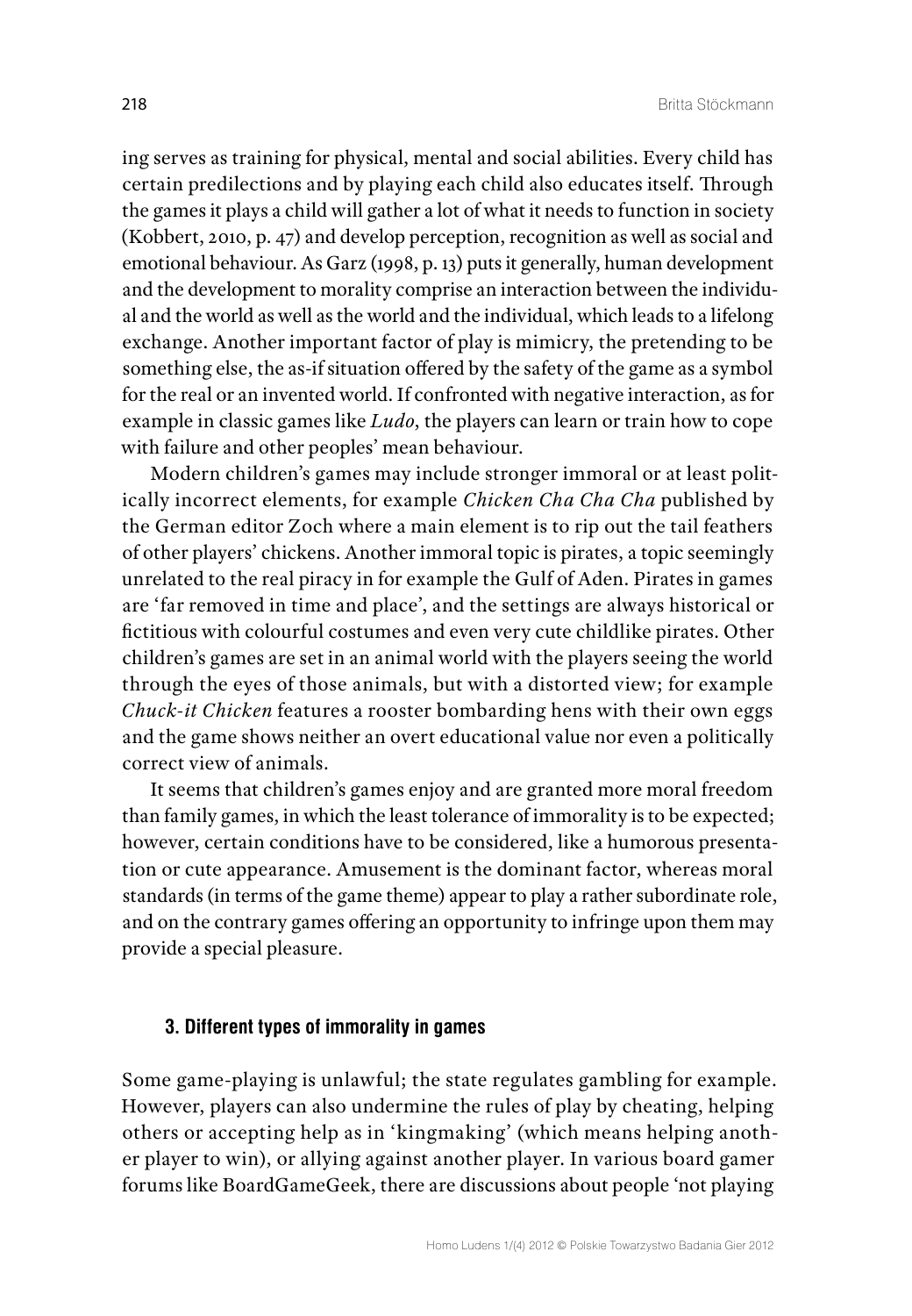to win'7 or those 'resigning in the middle of the game'8, and thus destroying the satisfaction of winning for other players. Some players sulk or get aggressive when losing, which may take the fun out of the game and distort normal play.

Such behavioural failings among players occur regardless of the moral content of a game; however, players' reactions can highlight dubious moral content. Heated discussions can be found about certain games and their (potentially) politically incorrect content. A Spanish forum for example starts with a comment about Bruno Faidutti's *Isla Dorada*; there pictures of *natives* on the game cards were considered too stereotypical and were thought to carry the potential for hurting some feelings. The forum discussion then developed into a debate about games and racism and finally focused on slavery in games like the very popular *Puerto Rico*9.

Some people also feel offended by religious topics. Two examples from a discussion on BoardGameGeek may stand as illustration here: A player from Israel describes his discomfort at playing *Amun Re*, because in the game sacrifices have to be made to that god. The player's discomfort is unrelated to the reality of this sacrifice but derives from the fact that he is under a religious injunction not to participate in an act that resembles worship of other gods<sup>10</sup>. In the same discussion the game *Evo* is brought up. *Evo* deals with evolution and the discussion mentioned someone who refused to play *Evo* because he did not believe in evolution. There are, therefore, players who take the world of play seriously enough to have compunctions about playing games with certain themes.

## **3.1. "Immorality" in selected family games**

This chapter now considers the questionable moral aspects of winners of the Game of the Year during the last decade, as well as the debatable aspects of certain currently available (family) classics and German family and children's games.

At present, there are few overtly immoral or politically incorrect games displayed (except in specialist board game shops where the gamers' games are

**<sup>7</sup>**Message board thread: <http://www.boardgamegeek.com/thread/553203/not-playing-to-win/ page/1>, access date: November 28th 2010

**<sup>8</sup>** Message board thread: <http://www.boardgamegeek.com/thread/518750/resigning-in-themiddle-of-play/page/1>, access date: November 28th 2010

<sup>&</sup>lt;sup>9</sup> Message board thread: <http://www.labsk.net/index.php?topic=56144.0>, access date: November 28th 2010.

<sup>&</sup>lt;sup>10</sup> Message board thread: <http://www.boardgamegeek.com/thread/19889/a-religious-problemdont-laugh>, access date: November 28<sup>th</sup> 2010.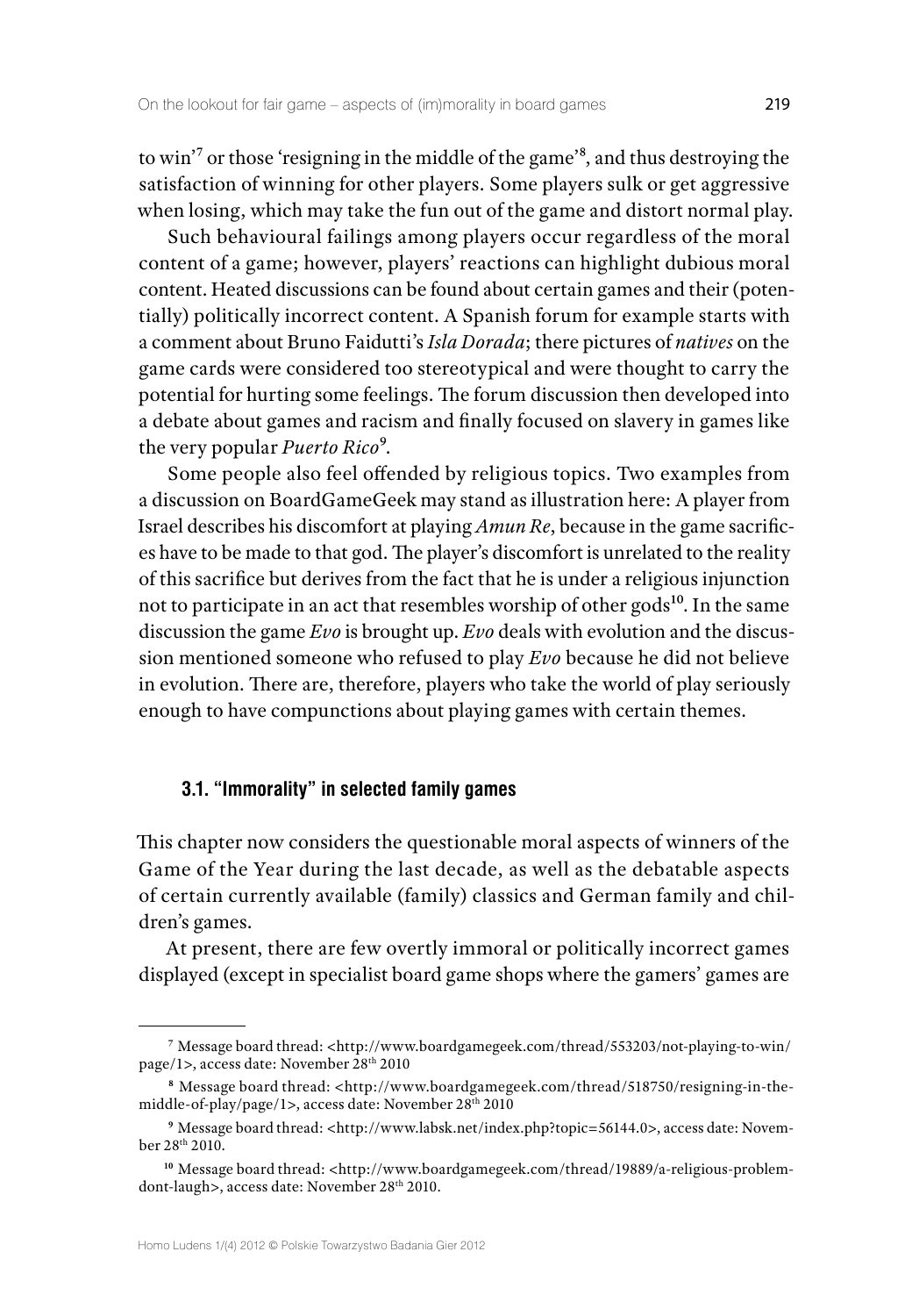sold). An exception might be *Guillotine*, published in 1998 by Amigo, which proved to be a bestseller with an openly immoral topic: the aim in the game is to behead as many aristocrats as possible (in a historical context naturally).

During the last ten years, award winners have been games with rather harmless topics, which offer a carefree playing situation, in which the meanest element is that the players might get into each other's way. The winner of 2010, *Dixit*, may serve as example. It is a story-telling game with picture cards that possess a rather dreamlike quality, and wooden bunnies as counters. Other examples are *Keltis* (2008), *Ticket to Ride* (2004) or *Alhambra* (2003).

*Zooloretto*, the winner from 2007, as mentioned before, might have morally debatable aspects, but as visiting the zoo is a family activity, so is playing this game.

In *Niagara* (2005) there are some negative interactions, as for example stealing from other players' boats or manipulating the weather so that opponents' canoes will drop down the waterfall.

In *Carcassonne* (2001) it is up to the players to choose to play nice or mean; when playing selfishly, players try to steal other players' roads and towns, blocking their figures, so they cannot be retrieved, but it is also possible that the players build for themselves, avoiding negative interaction.

The exception is the winner of 2009, which stands out from other award winning games for its immoral or politically incorrect content. The title – *Dominion* – underlines the claim to power. The editor's website directly addresses the potential player, telling him that he is a monarch like his parents were before him, but that in contrast to them he wants more. The abstract ends with the words: "Your parents won't be proud of you, but who cares…" (Hans im Glück, no date). Basically, the game is close to a solitaire game, in which each player plays only their own cards for themselves, and depending on the chosen cards there may be little to no interaction between the players. If any interaction occurs, it usually affects other players negatively (as when the cards for militia or witch force others to play with less cards or get minus-points). The most interesting aspect in terms of immorality, however, is the discussion in Germany about the cover of the game. On the original version, a band of knights was shown in the foreground and a peaceful village in the background. This was interpreted as a potential military campaign against innocent villagers and therefore met with disapproval; such displeasure shows how little the German game scene tolerates apparent war and violence in family games. The second version of the cover took away the hints at overt potential violence, and showed a section of a rather peaceful town with a beautiful landscape in the background and only covert immorality<sup>11</sup>.

**<sup>11</sup>**For instance a thief sneaking around the tent or lance-bearers (as subtle indicators for an impending armed conflict).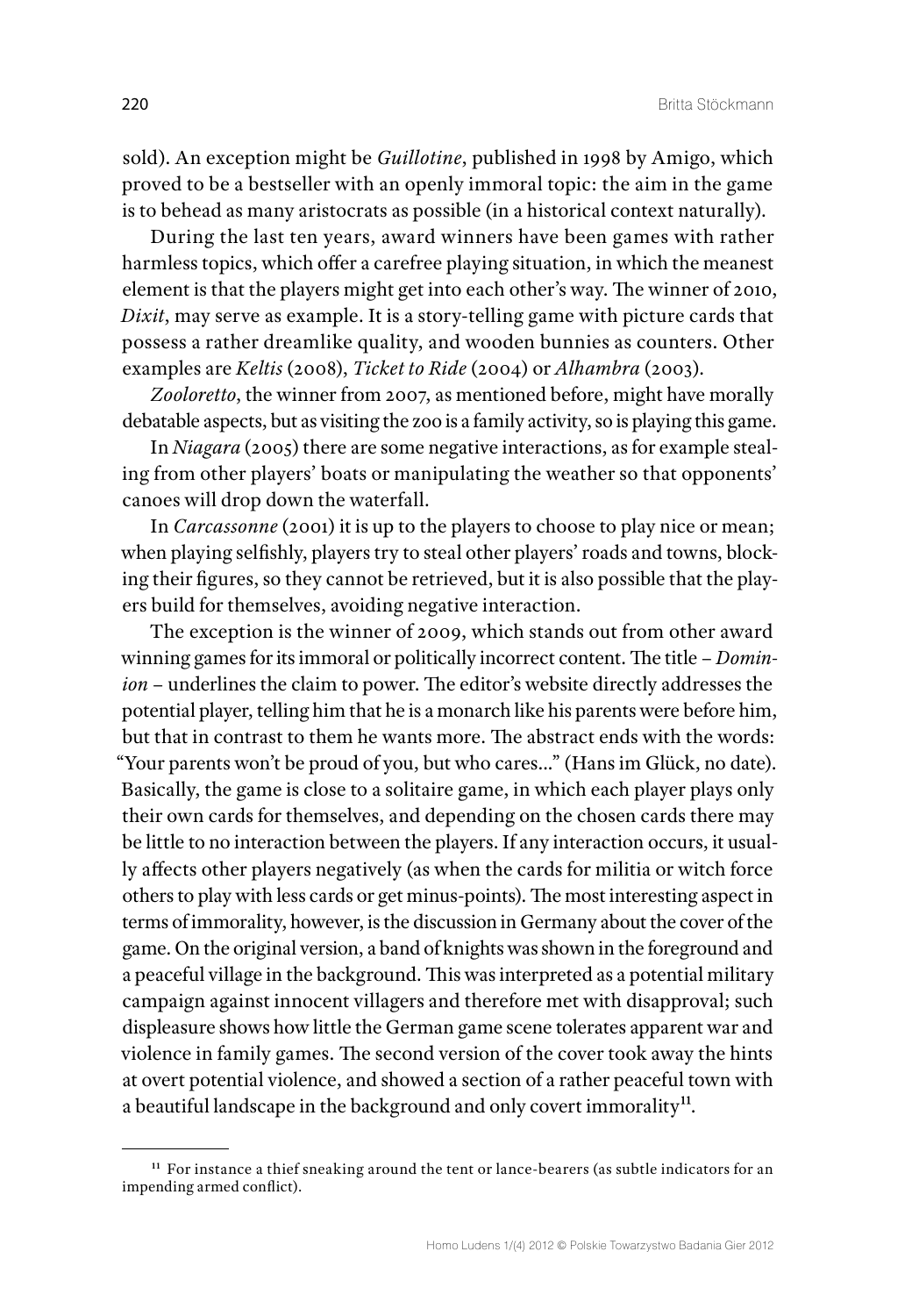Just as the jury generally chooses family-friendly games, the German family board game market as a whole displays a tendency towards friendly play. Even though classics like *Ludo* or *Monopoly* with their negative interaction – leading in the latter case to ruining the opponent – are still widely enjoyed, modern family games do not seek to eliminate a player from the game, but rather to create a group experience, where playing is more important than winning.

Comparing the current topics to those of the first half of the 20th century, for example, nowadays there are very few subjects directly linked to the real world of the early 21<sup>st</sup> century. Generally, neither positive political themes (accomplishments, new inventions) nor negative themes (grievances) are present<sup>12</sup>. Most games offer topics that are in some way removed from everyday life – historical settings, exotic countries, futuristic, fantasy or animal worlds<sup>13</sup>. All in all, family games seem to create an atmosphere of escapism and sociality by a relaxing group activity in the safety of one's own home. In this context, certain deviations from what is considered right or wrong in real life are tolerable.

Generally available popular games offer the following examples of immorality:

- 1. Pirates enjoy a lot of popularity, as long as they are shown in a trivialized way, wearing old-fashioned costumes and sailing the Caribbean Seas a few hundred years in the past.
- 2. Like the pirates, some other groups of society which usually have negative connotations enjoy certain popularity in games, like the mafia, gangsters or thieves (as for example *The Thief of Bagdad* or *The Godfather*).
- 3. Also fantasy creatures with a scary origin are trivialized and turn into harmless or even cute figures, for example the vampires in *Vampires of the Night*, which have to be protected from garlic.
- 4. Games with animals sometimes border on cruelty to animals like *Chicken Cha Cha Cha* or *Pickomino*, which is allegedly about frying worms (though this aspect is not mirrored in the mechanics). *Passing the Pigs*, in which two pig figures are thrown as dice, might be debatable as well.
- 5. Lying or bluffing is essential for winning in games like *Saboteur*, *Liar's Dice* or *Lügenbeutel*. Such behaviour is usually condemned in real life and contrasts to the moralistic American games of the 19th century.
- 6. Many games focus on acquiring riches or power. Such games may offer realistic lessons but may be corrupting if they accept that dishonest means like stealing, robbing or killing stand on an equal footing with more honest ways of increasing one's wealth.

<sup>&</sup>lt;sup>12</sup> Few exceptions: stock market games or games about sport.

**<sup>13</sup>** One larger group of exceptions (apart from pure abstract games) are games with a conspicuous educational aim, for example geographical games like *Journey through Germany* or games about animals like *Fauna* etc.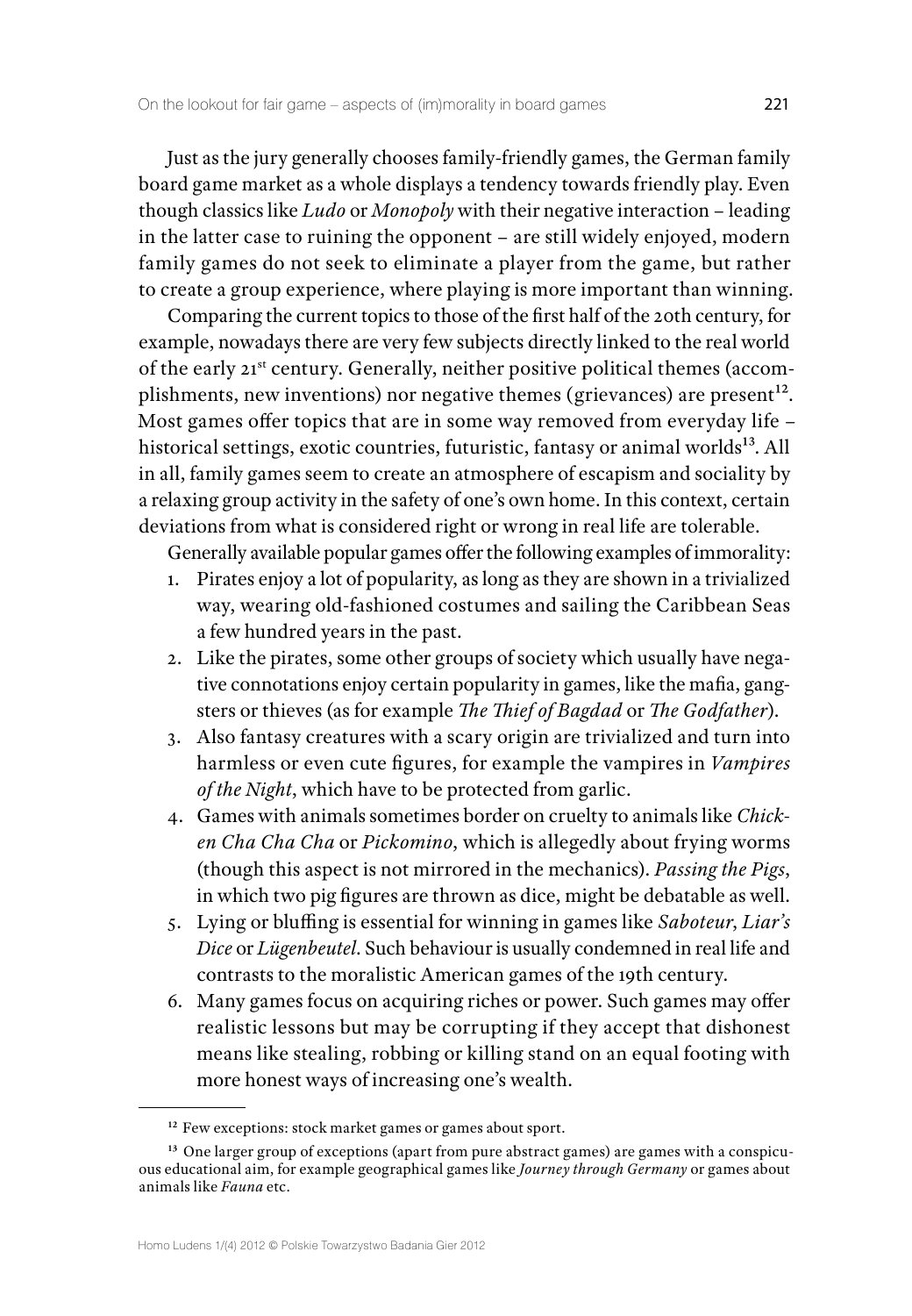To sum it up, moral improvement is no longer expected from games, in contrast to the games of the 19th century when (by American standards of the time) playing was not primarily considered as entertainment, but as a means of improving one's moral conduct and learning for life. Since then the educational aspect of games has moved into the background when it comes to morality. Learning might be implied, but with the exception of overtly educational games (meant to improve cognitive abilities and factual knowledge<sup>14</sup>), it is no longer an important aspect people look for when wanting to play.

If games mirror society, then nowadays we note a certain tendency towards hiding away from real responsibility and towards mere amusement or pure intellectual challenge. If a game subject is not remote in time or space, it is distanced from real life by fantasy or parody or at least humorous graphics.

#### **4. Result – Does immorality have a right to exist in board games?**

Though currently (German) family games refrain from too much immoral or politically incorrect content, a game still could not work without rivalry<sup>15</sup>. In gamers' games it is clear that players relish digressions from the ethically acceptable (an example is the game *Junta*, which deals with rising in the hierarchy of a 'banana republic' and transferring as much money as possible to an account in Switzerland by immoral means). Are games with topics like war, corruption or thievery attractive because they enable players to behave outside the accepted morality? Is it felt as an expression of freedom to flout the moral barriers of real life? Or is it a way to cope with one's aggressive instincts in a socially acceptable way? Or is it, on the other hand, mere escapism from the dull and (over-)regulated everyday life?

Adults and children like to transgress certain moral borders sometimes, and only play permits such transgressions without negative consequences, though different views might be considered: On the one hand people can learn from negative examples. Being deprived of something in a game is not much nicer than suffering a loss in the real world, so children might see it as a frustrating experience and refrain from such behaviour in real life. On the other hand, however, children are not immune to false logical conclusions. As mentioned before, Garz points out that the worldview of children is constantly changing. So if they learn to succeed by immoral means in a game, some might also transpose this strategy into real life, as Rudolf and Warwitz (1982, p. 40–45)

<sup>&</sup>lt;sup>14</sup> This type is still increasing in number, a development that might be illustrated by the German award for educational games which has been in existence since 2003, Deutscher Lernspielpreis: <http:// www.deutscher-lernspielpreis.de>.

**<sup>15</sup>** If it is not one of the few cooperative games on the market.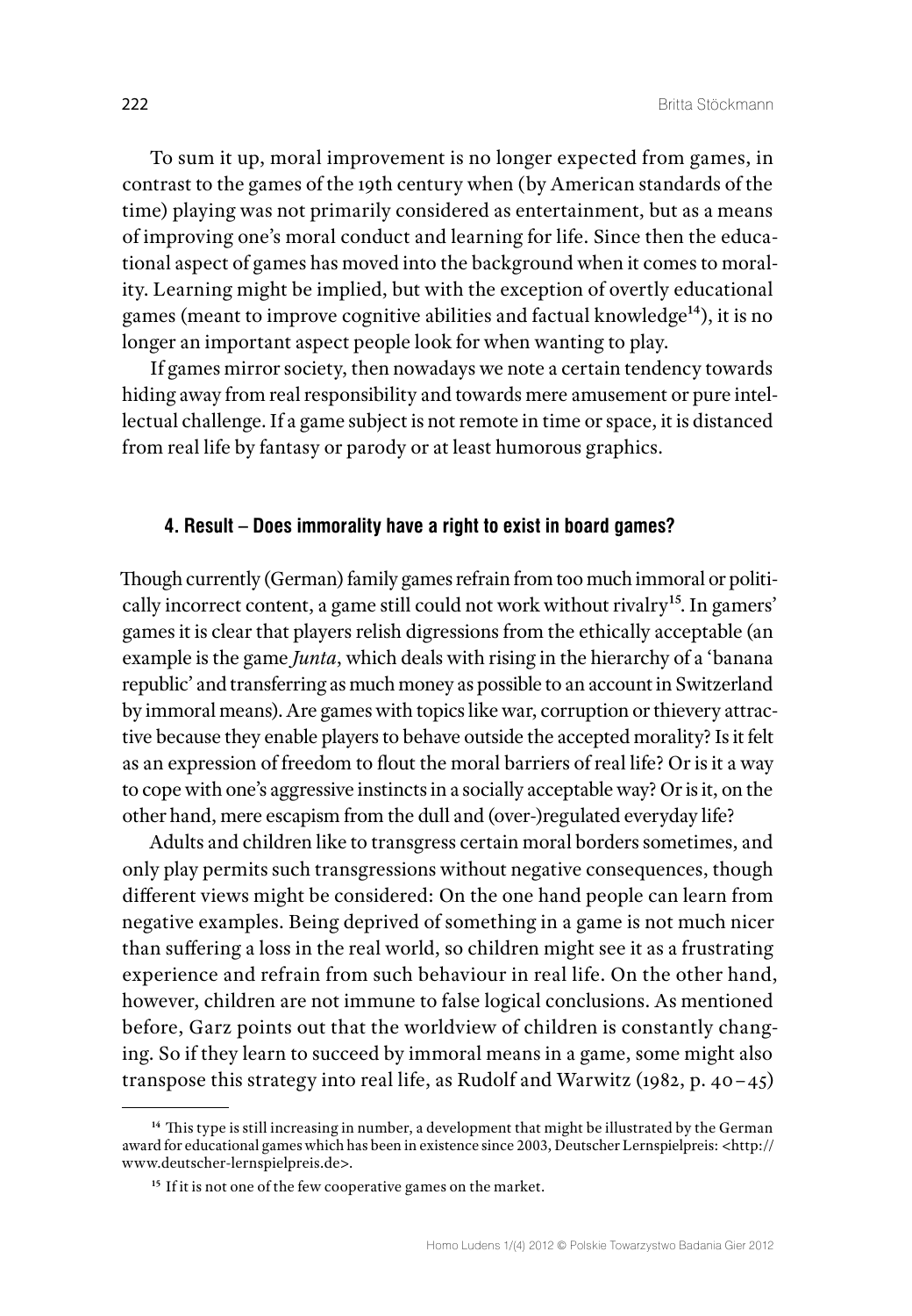underline that all games have an intentional or unintentional learning effect on the player, which includes grown-ups as well as children.

As far as board games are concerned, the current situation is certainly not a moral-free zone. Still, the primary function of games is to ensure a fun way of spending one's spare time. If it is doubtful that a board game could improve the world, it is no more realistic to see board games harming society.

Especially when compared to computer games, board games with immoral or politically incorrect themes present them in a hyperbolical and humorous way (like *Junta*); so a player is unlikely to be corrupted. Besides, board games are usually played by a group, while in many computer games the player is alone in front of a screen (excluding to some extent the multi-play modes or Internet games where other players are still only virtually present). So while computer game players might develop a feeling of invincibility (if only by adapting the level of difficulty), in board games they will have to accept losing more often (without the option of simply repeating the level again). There they are playing with and against real, non-virtual people, while in computer games the opponents often tend to be a nameless mass with no personality or character, and the distinctions are simple: Good versus Evil, with the player as good guy who is allowed to massacre the bad guys. This, of course, might lead to the question whether such role-playing weakens inhibitions against transporting such behaviour into real life. After all, war games were once used to commit first soldiers, but then also the general population, to war. In this context, one has to wonder whether it is permissible for the realm of computer play to offer a sort of moral-free zone.

In board games, on the other hand, even killing happens on a more abstract level without the realistic graphics modern war video games offer these days. Besides, there is always a certain active social control provided by the other players, so it is understandable why board games lack the threatening potential assigned to certain computer games. Also, the further a theme is removed from everyday life (historically, in space or time, etc.) or the more it is toned down by humorous or trivialized illustrations, the more permissible political incorrectness seems. Trivialization naturally does not justify immorality, but a humorous context appears to make it less likely that certain behavioural patterns are transported from the game into real life.

Still the reactions to some pictures (as in *Isla Dorada* or the cover of *Dominion*) as well as to some subjects (like in *Amun Re*) show that there are elements in board games which evoke rejection from some people: this rejection may be superficial or may be profoundly based on moral reasoning. In any case, such negative responses might offer a chance to make people discover that many problems are not just one-dimensional, and a reflex to a catchword is usually not enough. If people start to reflect on those matters and even discuss prob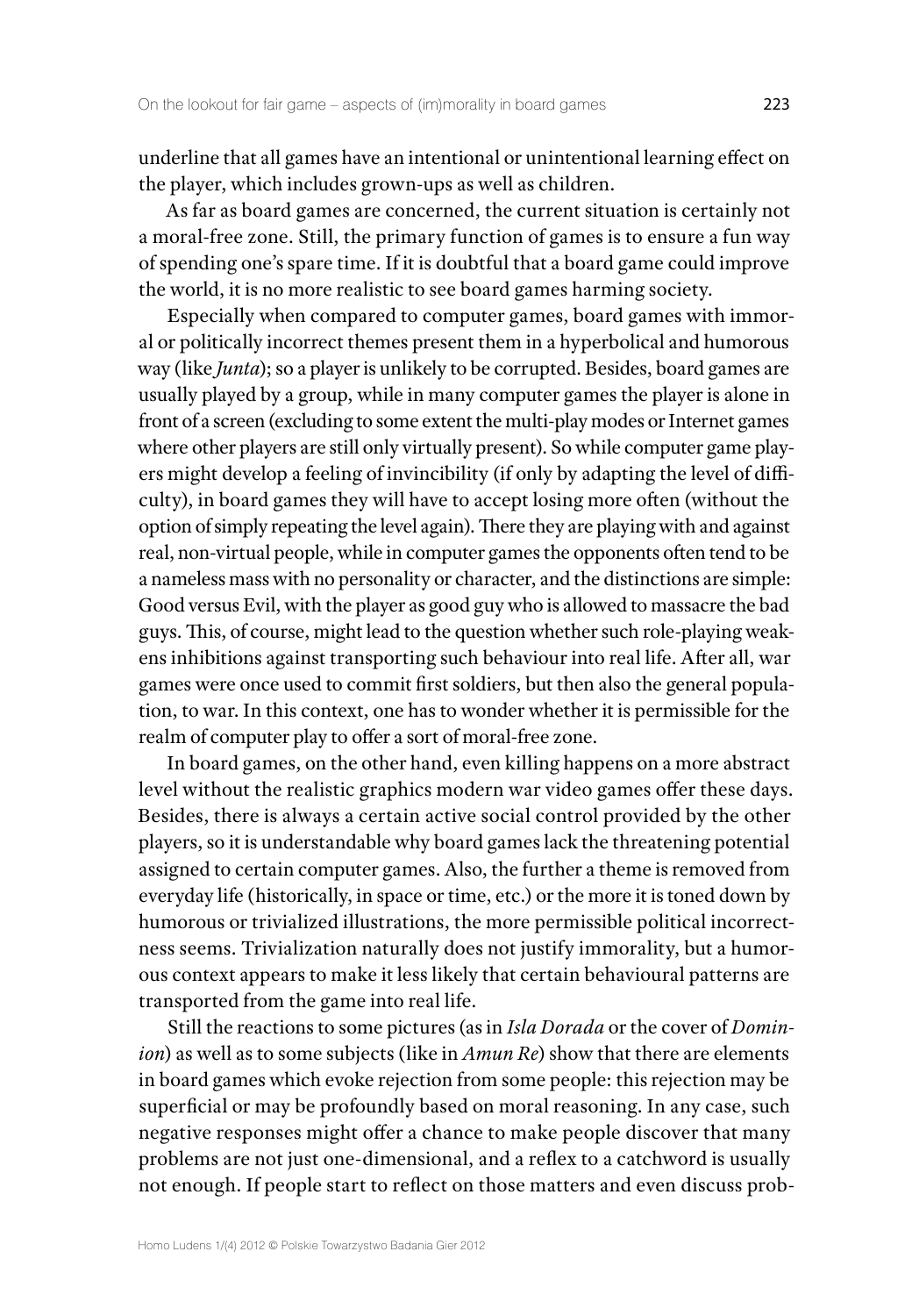lematical issues with their children, society would gain the aforementioned educational value that Kant claims for all games. It does not always seem to be an easy matter to put this theory into practice, though, because an intention of a game which is not very clearly outlined might not be seen (or just not be accepted) by (some of) its recipients, as examples like *War on Terror* (Andrew, 2011) and *The Landlord's Game* (Wikipedia, no date, b) have shown.

Although for many children (and also some adult gamers) playing and learning seem like contradictions, many of the learning processes in games will function on a subconscious level. One instance is the hardening of the psyche for real life, for as one cannot always win, board games do not support the superhero fantasies transported by many movies and videogames, but are much closer to experiences of frustration which happen in real life. Coping with them in play will make it easier for many to deal with feelings of disappointment and aggression. Besides, as the game designer Ulrich Blum points out, playing helps learning how to deal with rules: "Who in his life has had many disappointing experiences with suffocating rules, finds a positive frame in games to handle such a situation" (Blum, 2010). The same goes for questions of equity, fairness, communication, analysis and strategic thinking.

Still, the liberty of playing should not be overly burdened with educational elements. Playing in itself is an important factor in positive and negative learning. Putting oneself into the position of bad as well as good characters is a typical part of playing, starting with such simple children's games like cops and robbers. The question whether a game is moral or immoral, politically correct or not, cannot be ignored, but one must always remember that especially children need games to test and even cross over borders in a protected environment so that they are able to tackle difficult subjects without being hurt.

But, of course, in every game it is important to know the difference between play and reality. Like real life, games have rules, which have to be accepted if the game is to work. Apart from the game rules themselves, however, certain social principles must be considered as well, like for example giving weaker players (or children) a chance. There is also the question of how to handle certain subjects. A game in itself is hardly ever utterly immoral, but might include some morally dubious elements, so the effect it has depends on how the players approach the game and deal with it.

# **5. Conclusion**

In former times, board games were used to transport moral principles, as the titles from the 19th century have shown. A few activities that were considered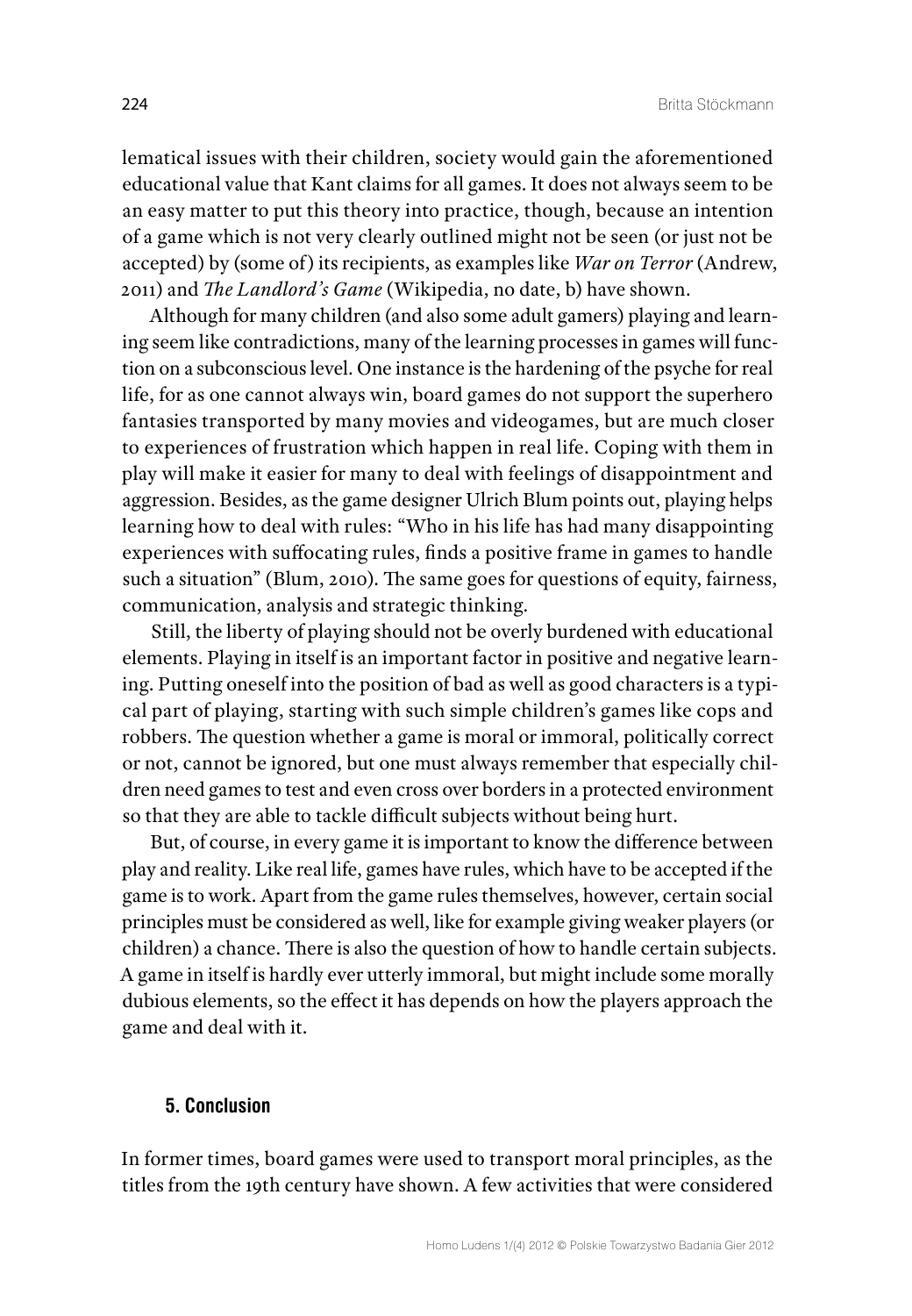unsocial and therefore morally unacceptable are, for example, harming people or animals, stealing, lying or being greedy. As the list in 3.1. shows, however, this view of board games has somewhat changed and all these negative traits can be found in play nowadays. On the one hand, this goes to show that the way people deal with moral values changes over time, that they are not inherent to human nature but are, as Garz points out, negotiable. On the other hand, board games no longer appear to be considered mainly as a means of education; instead, they seem to have become a means of entertainment.

Nevertheless, as has been shown, games implicitly transport certain values. Playing therefore teaches social abilities (like for example how to cope with losing) while at the same time allowing the players to indulge in socially unacceptable behaviour and experience the different perspectives of perpetrator as well as victim (within the setting of the protected 'game room'). Keeping in mind that "the cultural play of a game is free movement within more rigid cultural structures" (Salen/Zimmerman, 2003, p. 528), a game can be an expedition into the immoral – without any feeling of remorse, as it is only a game after all. Still one should not ignore that a game is not an utterly lawless realm either and that the players' behaviour can also affect their real world, which means that players have to decide whether they want their fellow players (and the surrounding world outside the game) to be treated fair or as fair game.

# LITERATURE

- Andrew (2011). *Are Games Becoming Part of Our Political Landscape?* Online: <http://www.boardgamegeek.com/video/5064/war-on-terror/are-games-becoming-part-of-our-political-landscape>. Access date: September 21st 2011.
- Blum, U. (2010). *SpieleErfinderStudio von Jens-Peter Schliemann*. Online: <http://www.spiel-desjahres.com/cms/front\_content.php?idart=847>. Access date: November 28th 2010.
- *Deutscher Lernspielpreis* (no date). Online: <http://www.deutscher-lernspielpreis.de>. Access date: September 28th 2011.
- Flitner, A. (2002). *Spielen Lernen. Praxis und Deutung des Kinderspiels*. München: Beltz.
- Garz, D. (1998). *Moral, Erziehung und Gesellschaft. Wider die Erziehungskatastrophe*. Bad Heilbrunn: Julius Klinkhardt.
- Giesecke, H. (2005). *Wie lernt man Werte? Grundlagen der Sozialerziehung*. Weinheim und München: Juventa Verlag.
- *Hans im Glück* (no date). *Dominion Was für eine Welt*. Online: <http://www.hans-im-glueck. de/175.0.html>. Access date: November 28th 2010.
- Horster, D. (ed.) (2007). *Moralentwicklung von Kindern und Jugendlichen*. Wiesbaden: Verlag für Sozialwissenschaften.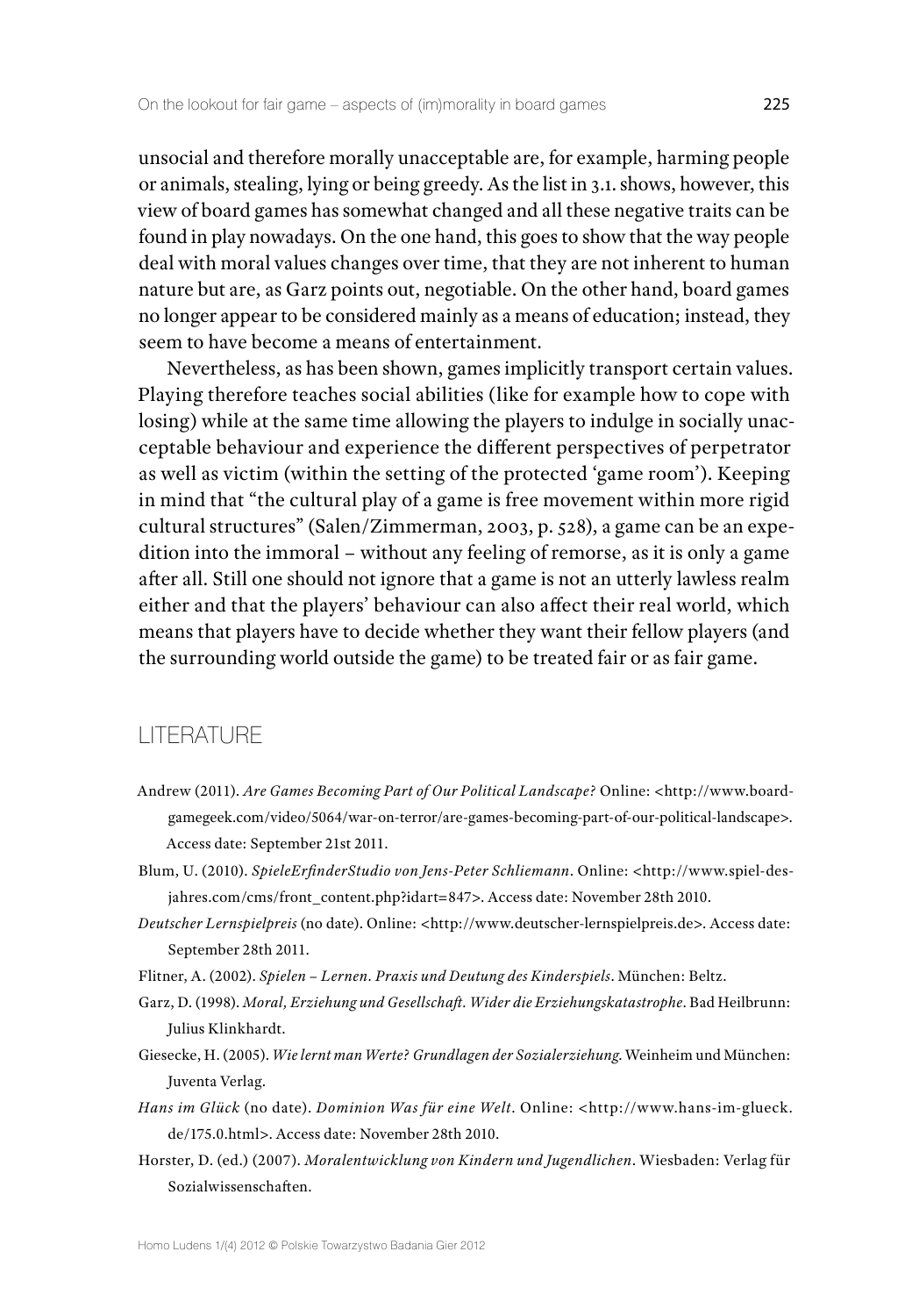Kobbert, M. (2010). *Kulturgut Spiel*. Münster: Daedalus.

- Meyer, A. (2007). Women want to gather. In: *SAZ-News, 29*. Online: <http://www.spieleautorenzunft. de/newsreader-reports/items/woman-want-to-gather.html>. Access date: October 2nd 2011.
- Morris-Friedman, A., Schädler, U. (2003). "Juden Raus!" (Jews Out!) History's most infamous board game. *Board Games Studies. International Journal for the Study of Board Games, 6*, p. 47–58.
- *Nürnberg online* (2010a). Presseinformation. Online: <http://www.museen.nuernberg.de/download/ download\_spielzeugmuseum/spm\_presse06\_bombenstimmung.pdf>. Access date: November 28th 2010.
- *Nürnberg online* (2010b). Online: <http://spielearchiv.nuernberg.de/index.php?id=50>. Access date: November 25th 2010.
- Rudolf, A., Warwitz, S.A. (1982). Was Spielen bewirken kann. In: A. Rudolf, S.A. Warwitz,. *Spielen neu entdeckt. Grundlagen – Anregungen – Hilfen* (p. 40–45). Freiburg: Herder.
- Salen, K., Zimmerman, E. (2004). *Rules of Play. Game Design Fundamentals*. Massachusetts: The MIT Press.
- Whitehill, B. (1999). American Games: A Historical Perspective. *Board Games Studies. International Journal for the Study of Board Games, 2*, p. 116–141.
- Wikipedia (no date, a). German-Style board game. Online: <http://en.wikipedia.org/wiki/Germanstyle\_board\_game>. Access date: November 25th 2010.
- Wikipedia (no date, b). *The Landlord's Game*. Online: <http://en.wikipedia.org/wiki/The\_ Landlord%27s\_Game>. Access date: September 28th 2011.

**dr. Britta Stöckmann**, Assistant Professor in the Institute of Slavonic Languages, University of Kiel, Germany, bstoeckmann@googlemail.com

# **W poszukiwaniu gry** *fair* **– (nie)moralne aspekty gier planszowych**

#### **Abstrakt**

*Dyskusja o – zwykle negatywnym – wpływie gier na moralność młodych graczy nie jest niczym nowym w kontekście gier komputerowych. Co ciekawe, pod adresem gier planszowych nie padło dotąd oskarżenie o demoralizowanie młodzieży, choć na rynku znajduje się niewielka liczba gier propagujących wysokie wartości etyczne, a nie brakuje produktów przedstawiających lub wyzwalających zachowania, które można uznać za etycznie lub politycznie niepoprawne. Wydaje się to tym bardziej zadziwiające, że gry uważane są za dobra kultury i istotne narzędzia rozwijające osobowość.*

*Artykuł jest próbą analizy tego niewątpliwego paradoksu poprzez zbadanie, jakie przejawy niemoralności w grach mogą wystąpić w jakich okoliczno-*